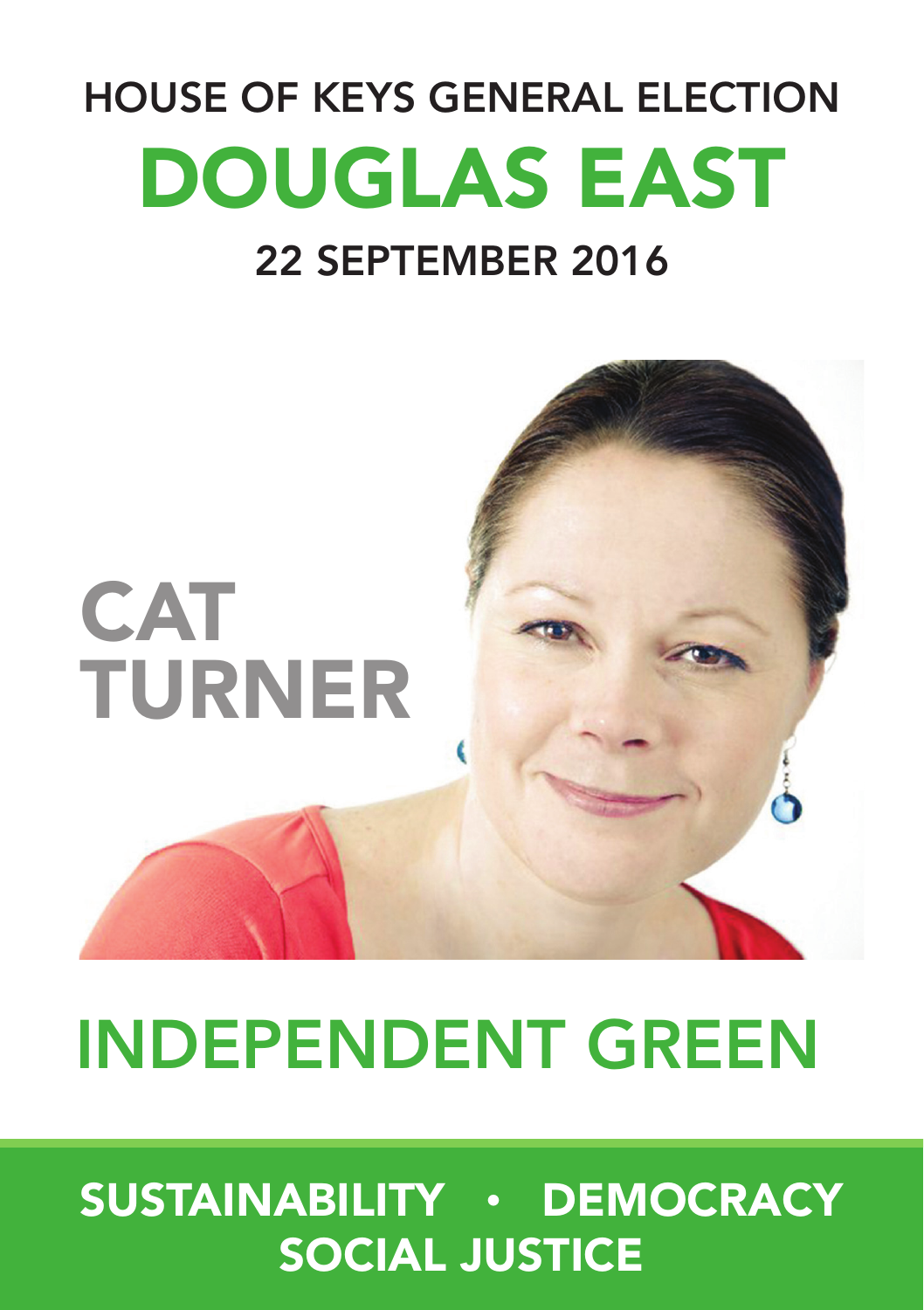### Dear Voter

As you may know, I am standing for the constituency of Douglas East in the forthcoming General Election, to be held on Thursday 22nd September 2016.

It's my intention to work for the people of the Isle of Man, its environment and its economy and to represent the interests of the residents and businesses of Douglas East. This means:

- Prioritising peoples' wellbeing the health, happiness, security and opportunity to flourish of all people, from all walks of life. This goes beyond more limited measures of 'success' such as GDP growth.
- Protecting and improving our **environment**. A healthy environment supports our economy, our society and our health and happiness. It provides 'ecosystem services' that often go un-noticed – clean air and water, good food, and tourism and leisure facilities.
- Meaningful, sustainable **business opportunities**, with the opportunity to enhance skills, become an exemplar of emerging or sustainable technologies, and improve our finances and resource security (energy, food and the like).

The financial challenges that face our Island are huge. We have some very difficult times ahead, due both to a legacy of mismanagement in the past, and to ongoing changes in the global economy. We'll need people in Government with the ability and courage to air these problems, to frankly and openly discuss realistic solutions, and to put these solutions into action.

We have some tremendous opportunities, but also some big challenges ahead. There is an urgent need to tackle problems which have been allowed to arise under previous administrations. Not least, there is widening income inequality, a disastrous record on financial management and procurement, a continuing lack of transparency in Government dealings, shockingly poor culture in some departments and little public trust in the democratic process.

It's essential the brunt of these problems doesn't fall on those least able to afford it – the vulnerable and, increasingly, the "squeezed middle". We must plan to secure a sound future, for all, in a fair and compassionate way.

### Tel: (07624) 482077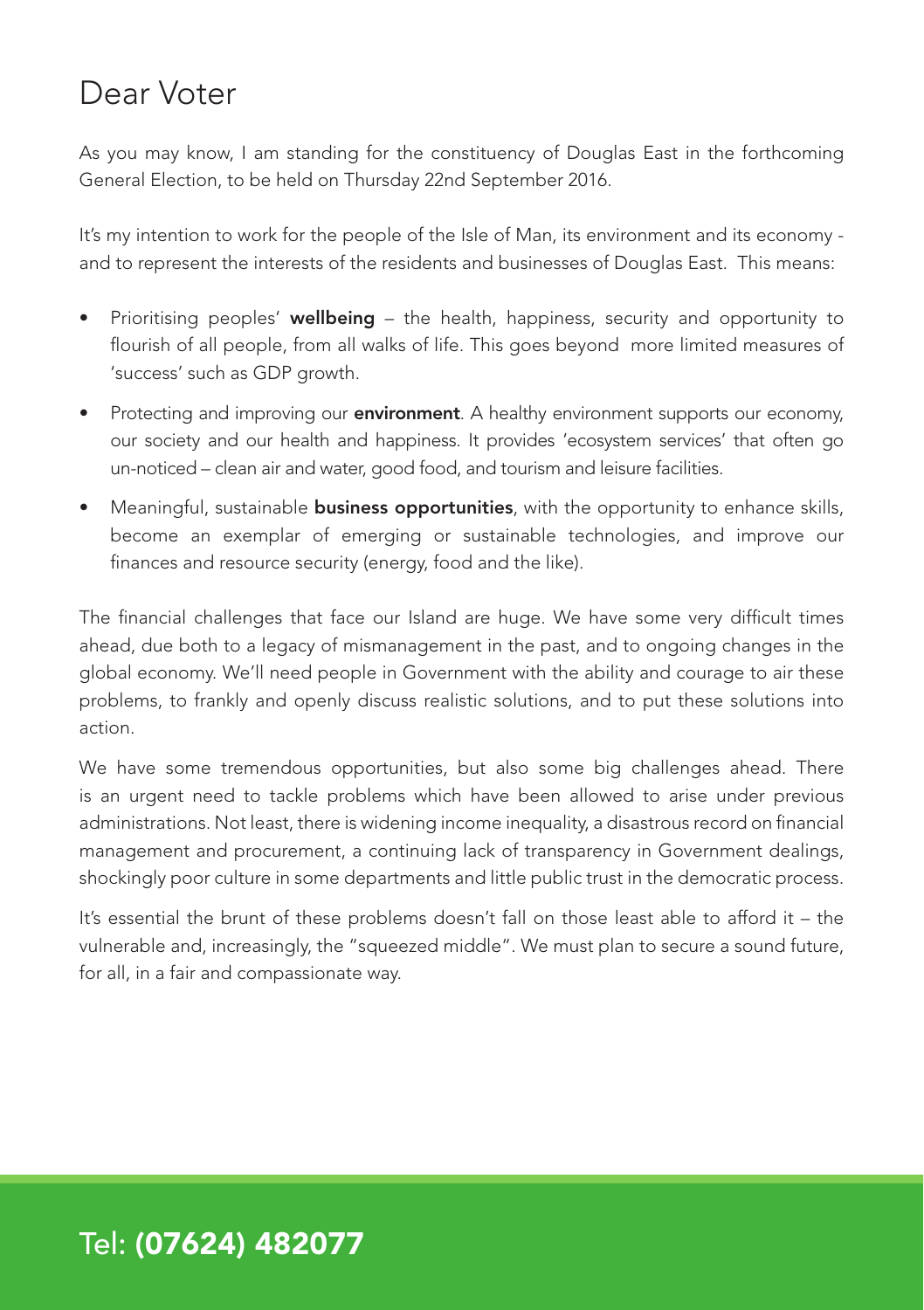### DOUGLAS EAST

I have a huge affection for Douglas East, and have long been involved with the constituency. I do a significant amount of my work and/or volunteering experience here, and my daughters and I spend much leisure and social time in the area.

It's an extremely diverse area, with some beautiful and well-maintained areas, and resources which serve residents and visitors well. However it also includes a number of less wellmaintained areas – including some pavements and roadways in truly apalling condition, and buildings in desperate need of attention. I intend to support the ongoing work of Douglas Council in smartening up these unlovely, and unloved, places – not just to bring visitors and support the local economy (although this is critical) – but also to show respect for the people living here; people who deserve safe and pleasant surroundings.

The Promenade in particular needs attention, both for safety and because it's part of the 'gateway to the Island'. Plans need to be finalised promptly,and budget confirmed, so that work can get underway. However, a key part of this project should be the sufficiency of our sea walls. Increasing severe weather incidents and the potential for damage to households and businesses when the sea over-tops mean that this won't be an easy or cheap matter to address, but it can't be ignored.

Issues that Douglas East residents have raised with me already include the difficulty of finding parking, the state of roads and paths, and – increasingly – a wish to see more visible policing, especially in late evenings. It seems people simply don't feel as safe as they used to, and I'm keen to ensure that our police force doesn't suffer cuts to front-line staffing that will prevent their officers from doing their job.

Residents have also spoken about their affection for the green open spaces we enjoy in the area – and their concerns that these should not be used for development. I'm in full agreement with this; access to nature and open spaces is essential to our, and our children's, health and wellbeing. I'm in support of calls for specific designations to protect such areas for future generations.

I've already spoken with a good number of people in the area of Douglas East, and look forward to meeting many more of you. If I have missed you, or you've been busy when I called, and you'd like me to visit again, please don't hesitate to contact me on 482077. I'm anxious to hear your own thoughts on the area's needs.

### Email: catturner@manx.net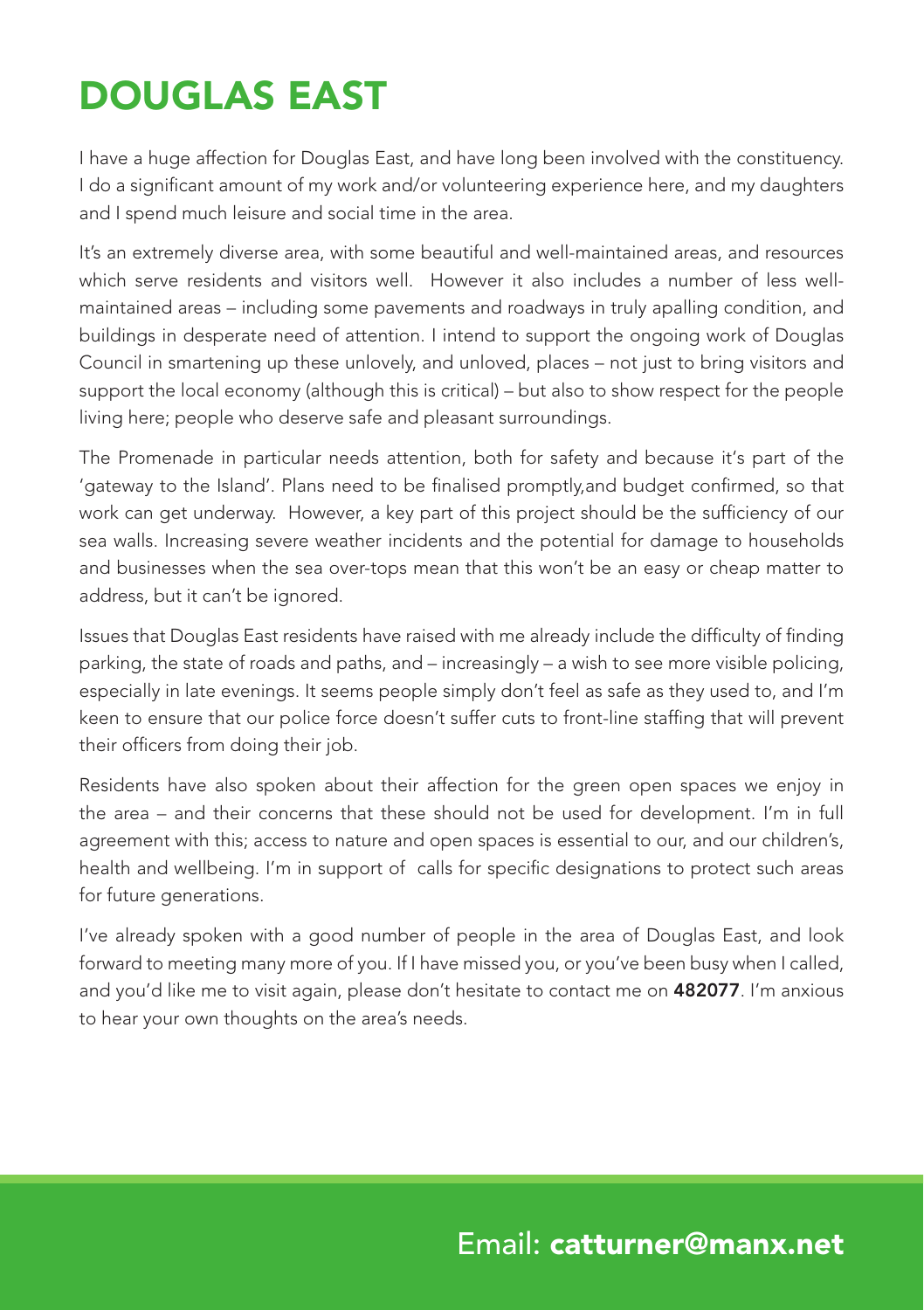### SUSTAINABILITY

Climate change is already with us. Severe weather events and flooding exact high costs from people and businesses, as we have seen in the past few years - and Government must act to protect them. Costed, prioritised and realistic action plans needs putting into effect urgently.

To play our part as a responsible nation, we must also keep Tynwald's commitment to cut to our carbon footprint. Incentives for energy-efficient building stock, and support to retrofit insulation, are essential to this process. Just as importantly, they will help cut the rising energy poverty reported on the Island.

The Electricity Act needs amending to make renewable community heat and power networks possible, and achieve more energy democracy. Poor planning has saddled us with an overcapacity fossil-fuelled plant, the financial legacy of which will remain for years to come. This mustn't deter us from using our abundant natural energy resources to gain energy and price security for local households and businesses. In addition, we need support for microgeneration through feed-in tarrifs and the planning regime, and as suggested by the NFU, an Agri-Renewables strategy to address climate change and help farmers diversify.

**Cleantech/renewables industries** are creating valuable opportunities the world over; we fall behind at our peril. In particular, new battery technology has cut the intermittency problems that once dogged renewable industries; we're an ideal location to trial and implement these.

Clean air and water are essential for health and economy. The release of raw sewage and other waste into marine and fresh water is unacceptable. Government must adopt the 2006 water standards, monitoring and publishing air and water quality regularly. Government departments must accept their legal duties of care, in environmental as well as other areas.

The production of **sustainable local food** provides opportunities both for exporting premium products, and in making affordable fresh produce available for locals. In particular, initiatives to protect the sustainability of our marine wildlife and fishing stocks are essential.

Our biodiversity and landscape is more than a luxury: it supports our economy, clean air and water, food, health and mental wellbeing and can help store carbon and cut flood risk. New financing methods can ensure that landscapes 'pay their way'. Planning and other policies need to prioritise a healthy environment; and we must also ensure the "polluter pays", so that if natural resources are unneccessarily damaged, reparation is made.

It's a great disappointment that we are almost alone in the British Isles in having no **plastic** bag tax - especially given the success this has been in England. This should be introduced immediately, with funds raised from the levy being used to fund sustainable initiatives. I am also keen to see steps taken to cut supermarket food waste and support initiatives to prevent edible food going to landfill.

### Tel: (07624) 482077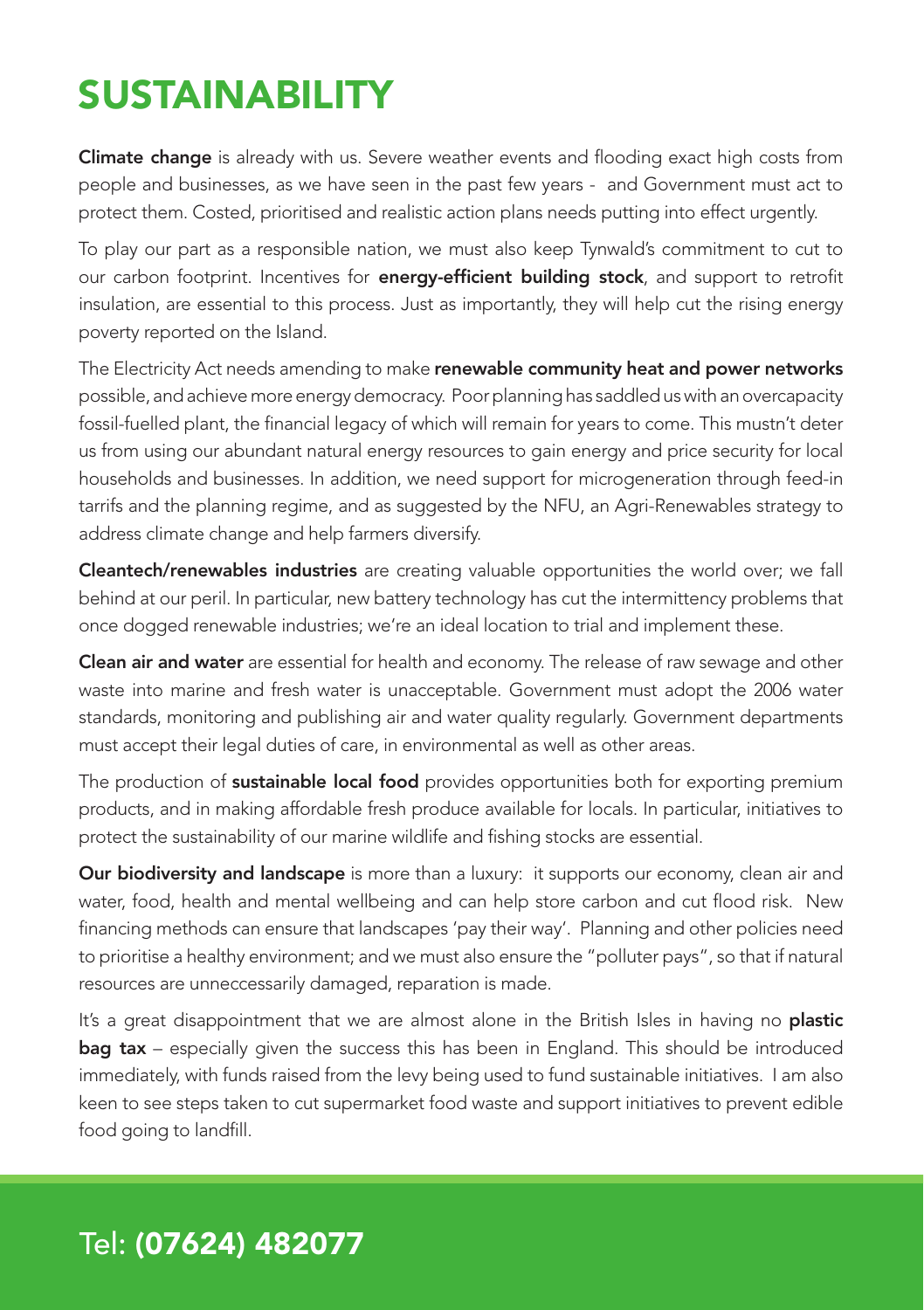### DEMOCRACY AND PEOPLE

Government exists to **serve people**, with their wellbeing in mind. It must be held accountable for the promises it makes, and it must operate transparently. We have hard work to do in restoring public confidence in it, and in encouraging people to re-engage with Manx democracy. My priorities are:

- Social justice, including a review of social policy legislation something that affects every family. In addition, morale and culture in many Government departments is shockingly poor, serves the public badly, and needs urgent change. •
- The prioritisation of the wider wellbeing of people in the Island, as opposed to somewhat limited measures of 'success' such as GDP growth. •
- We need new ways of engaging with the public, and seeking genuine consultation with them. Digital technology will help to reach a broader audience, but must not be relied upon to such an extent that it excludes those who can't or don't want to use it. •
- I'm proud to have been a founder member of the Manx Credit Union Working Group. Credit unions help people access financial services and learn financial capability. The MCU should be given every support. •
- Where people need ongoing welfare assistance, they should receive positive support to regain such self-reliance as they can reasonably manage. This should be done in conjunction with NGOs experienced in dealing with issues such as homelessness, illhealth, depression and skills gaps. •

In terms of Government reforms, the Lisvane report must be fully debated, not 'kicked into the long grass'. LegCo members should be democratically elected, and its powers amended so that it cannot wield unreasonable powers or block reform.

The Chief Minister should be elected by MHKs, and anyone standing in an election who intends to put him or herself forward should declare this in their Manifesto.

The Public Accounts Committee is ineffective and, when investigating certain bodies, inquorate due to conflicts of interests: this is inexcusable.

Procurement for consultants and other services is also in need of urgent reform. It is not acceptable in this century for Government to hide behind 'confidentiality provisions' when questioned about value for taxpayers' money – if firms wish to contract with a government they must accept terms that provide transparency.

#### Email: catturner@manx.net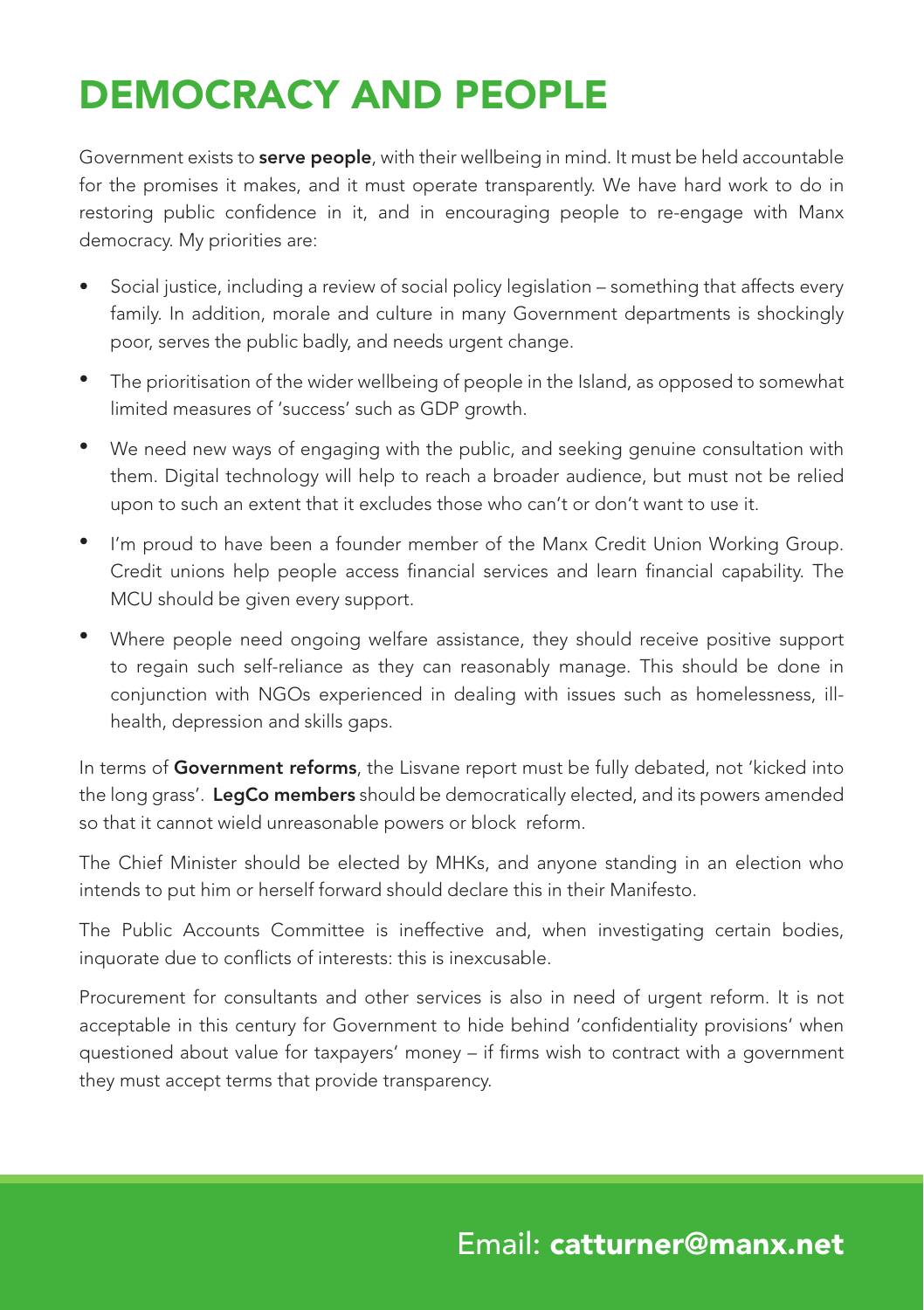## SOCIAL JUSTICE

It should have come as no surprise to anyone that Manx households feel worse off now than for many years. Whilst GDP continues to grow, most families are failing to feel the benefits, as income inequality also grows. We need to address the fact that our economy is serving a favoured few well, but that the vast majority are not sharing in this progress.

In particular there needs to be an end to the stealth taxes and other new charges - from both Government and from monopoly service providers – which hit the poorest hardest. In order to achieve a just and fair society, I will be calling for a thorough review of the integration of our tax and benefits regimes and of the means-testing of access to various services. This will enable us to ensure that scarce rescources are directed where they can do most good – and also that those who can contribute to society do so, at a reasonable level.

It's disappointing that the Island has no formal definition of fuel poverty – we need to be able to measure this so that we can see whether we are successfully tackling it. I believe we should have formal definitions of both food and fuel poverty, and be taking action to combat these rising problems.

Steps to tackle **financial** exclusion are essential to help people access the savings and loan facilities they need. The Manx Credit Union should be supported to enable this, and to help teach individuals the financial capabilities they need today.

We also need to help more people become **digitally enabled**, both in terms of access to Government services and consultations, and for the wider benefits this can bring in terms of helping people stay connected and informed.

Every area should have a community centre where people can gather to socialise without needing to be able to afford 'luxury' beverage and snack prices. Isolation and loneliness, particularly (but not only) among the elderly, are a rising cause of depression and ill-health. Where possible these centres should include access to a garden where people can learn together to grow, harvest and enjoy fresh fruit, vegetables and herbs – whilst at the same time gaining skills, good health and a wide range of friendships. Not only do centres of this nature benefit the people who use them – they also help to reduce strain on our health and other services.

#### Tel: (07624) 482077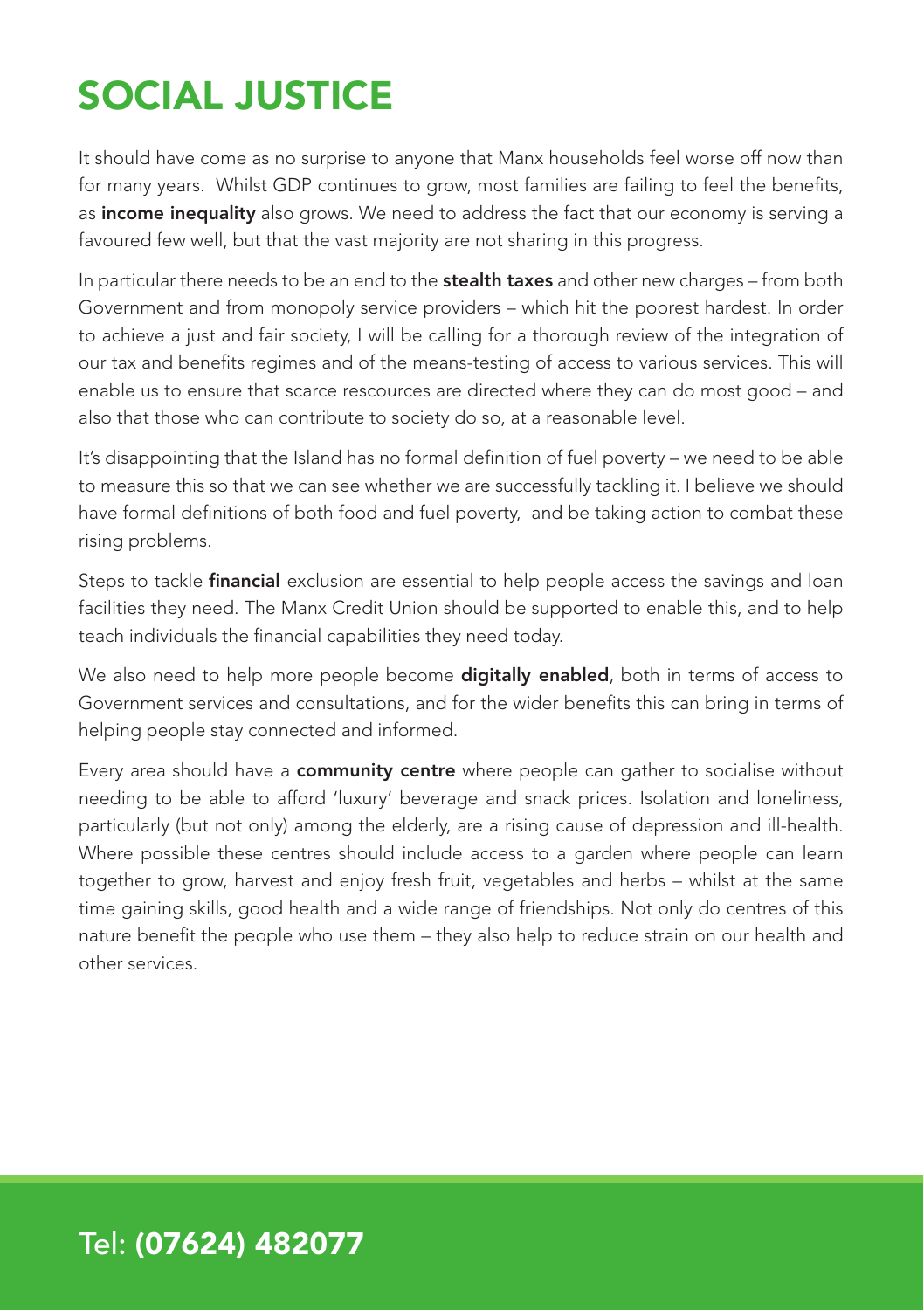## **ECONOMY**

Post-BREXIT vote, the Island's political leaders will need to fully engage with negotiations on trade and other matters that will affect our economy (for example, agricultural standards; data protection; consumer and worker rights). It's essential we have in place people who can understand the issues, and negotiate robustly and proactively on behalf of our people.

Our economy continues to be over-dependent on a few sectors, including tax services. Diversification into e-gaming and other digital industries helps somewhat, but these industries can quickly leave if conditions change. We must build businesses with stickability, by:

- Encouraging inward investment, making the grant process easier.
- Supporting local entrepreneurs through DED's Small Business Startup Scheme, and Local Entrepreneur Forums to encourage sustainable local businesses.
- Driving export initiatives for premium quality Manx foodstuffs. I support the NFU's calls for a Manx Provenance label and marketing initiative.
- Exploring clean-tech and appropriate-technology trials and initiatives, in energy and heat generation and storage – together with the associated legal, structuring and insurance services that flow from these businesses.
- Further promoting the Manx BioMedical sector, which has the potential to create significant jobs and business opportunities whilst delivering solutions which may transform peoples' length and quality of life.
- In the finance sector, adapting the transferable skills of our well-educated workforce to develop products and services for the rapidly growing sustainable finance industry
- We also need to make it easier for small organisations to open bank accounts, whilst of course remaining compliant with necessary AML/POTF requirements.
- I am a great believer in 'enlightened localism' benefitting from strong international links where useful, but prioritising support for local providers and suppliers. This builds strong businesses, jobs and communities and keeps a higher proportion of profits circulating in the local economy.
- The establishment of the Manx Credit Union will benefit small businesses. NGOs and households alike, helping get savings 'out from under the bed' and supporting financial inclusion.
- Eco-Tourism is a rapidly growing area, and the Island has much to offer. I wholeheartedly support the Manx Wildlife Trust's call for further work in this area, including by way of a Nature Network to showcase our landscape.

### Email: catturner@manx.net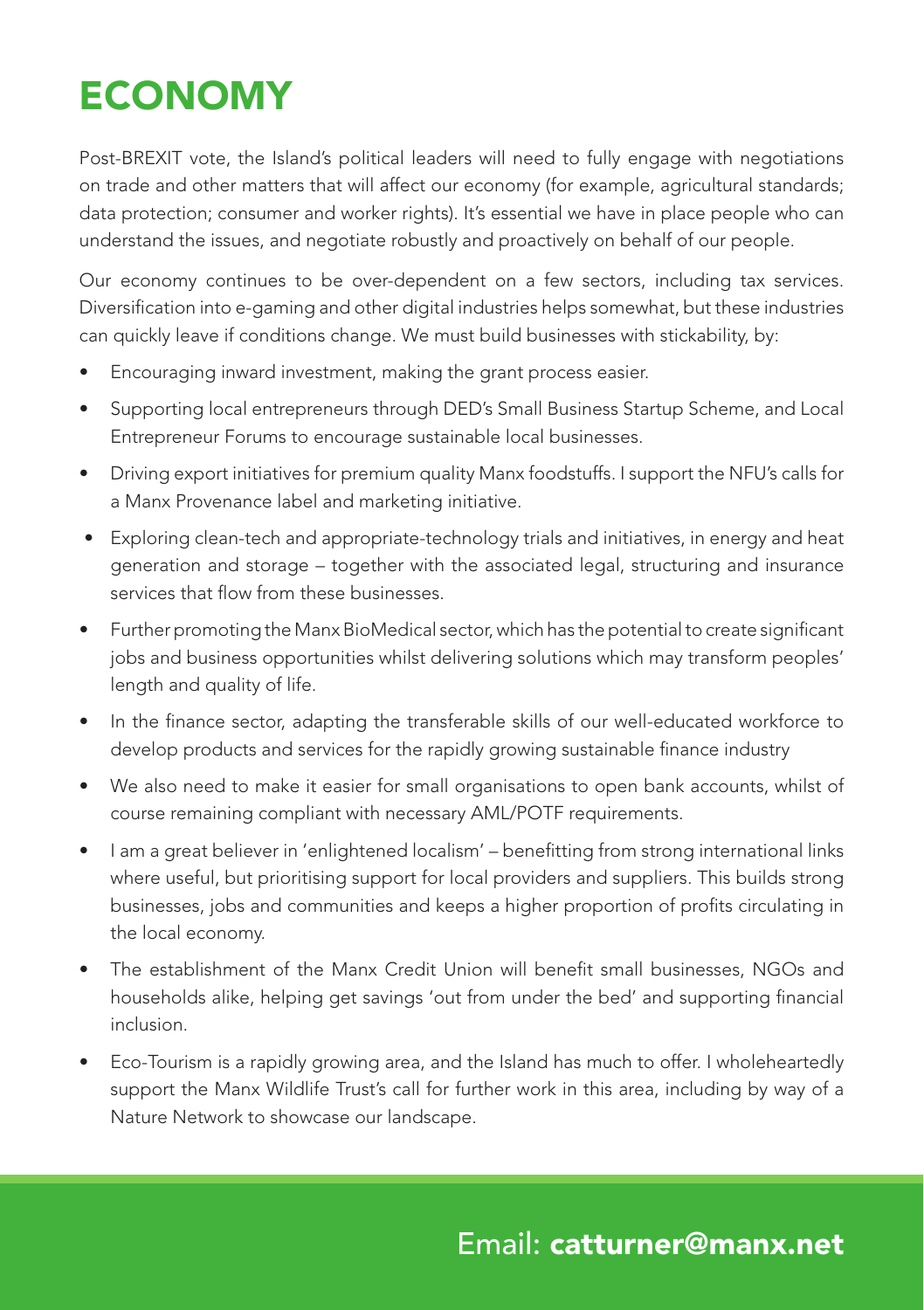### **EDUCATION**

We're fortunate in many ways with our standard of education – especially, at Primary level, where we have considerably more flexibility than we'd have in the UK. This helps give our young people the best start in life, and skills to cope with a changing world.

In secondary schools there is somewhat less flexibility – but where it exists, it gives us a great opportunity to include the learning of sound values, the ability to question and reflect, and the skills to cope with change or emotionally difficult times.

Those children for whom university is right must have the opportunity to go – and not end up saddled with debt. Thus I support means-tested full grants for those demonstrating ability, especially in subject areas which will benefit the needs of the Island's workforce.

Where university's not appropriate, we should continue to develop apprenticeships in a wide range of trades. For less technical school leavers, I would welcome the return of a YTS-style scheme to develop experience, confidence, and a work ethic at minimal cost to the employer.

Given the high levels of employment on the Island at present, education and business must keep communicating, to give students the opportunity to learn about local industries and help them determine their career paths.

I am in full agreement with the Wildlife Trust's vew that biodiversity, environment and wildlife should be a part of the school curriculum and should incorporate time outside the classroom. We should build on the EcoSchools and Forest School initatives to enable our children to experience the benefits and importance of nature, and to understand our place in it.

We must improve children's longterm health, by reviewing school meals for nutritional value, local sourcing, and what they teach about healthy eating. Schools can also play a vital role in helping to prepare young people for the wider, non-academic world by teaching sound values, coping skills and emotional resilience.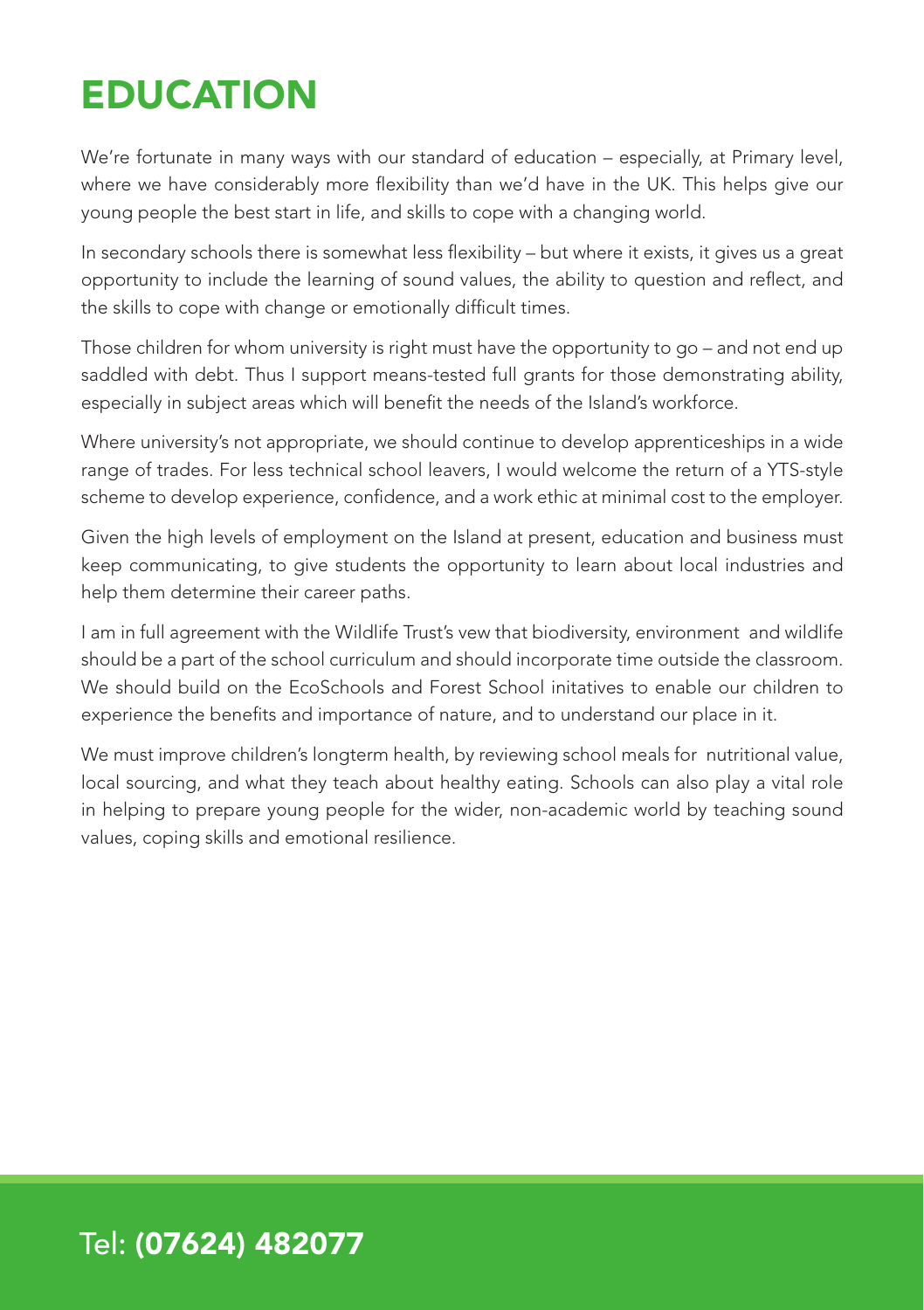### INFRASTRUCTURE

#### Recycling and waste

- Recycling makes sense both financially and ethically. Central Government must not disincentives local authority schemes, so as to cover the poorly-negotiated costs of the Energy-from-Waste plant.
- We should earn money by importing Refuse-Derived Fuel for the EfW plant, rather than derail recycling to feed the incinerator.

#### **Transport**

- Incentives must be provided for investment in electric vehicles, including public transport and public sector vehicles. Investment is also needed in many more charging points, including rapid chargers.
- A switch to these cleaner vehicles will create demand for elecricity, which may to an extent offset falls in demand from other efficiency measures and help manage MUA debt repayments.
- There is considerable public support for more cycle and walking routes, and these and carshare initiatives should be supported and incentivised – both from a carbon perspective and to reduce the weight of traffic on our roads, making them safer, more people-friendly and more freely flowing.
- Terms with the IoM Steam Packet should be robustly negotiated to ensure that the public are not held, hostage' by a near-monopoly service, and to ensure reliable, regular and affordable travel.
- The Island's transport arrangements, and location of its hubs, should be reviewed to ensure that public transport times integrate sensibly with air and sea services.
- I support the introduction of financial penalties where airline operators do not maintain good standards of timeliness.

#### Utilities

By virtue of the MUA and Manx Gas's virtual monopolies, Manx households and businesses pay some of the highest per unit prices for gas, electricity and other services in the UK. These charges tend to fall disproportionately on smaller users – rather than having progressive charges, where heavy users pay more per unit. This should be reviewed so as to protect the vulnerable and incentivise lower usage. Further, the public appears to have lost confidence in the Office of Fair Trading over its appetite and ability to defend their interests with regard to Manx Gas. We need a robust and empowered OFT, and contracts that favour the public interest.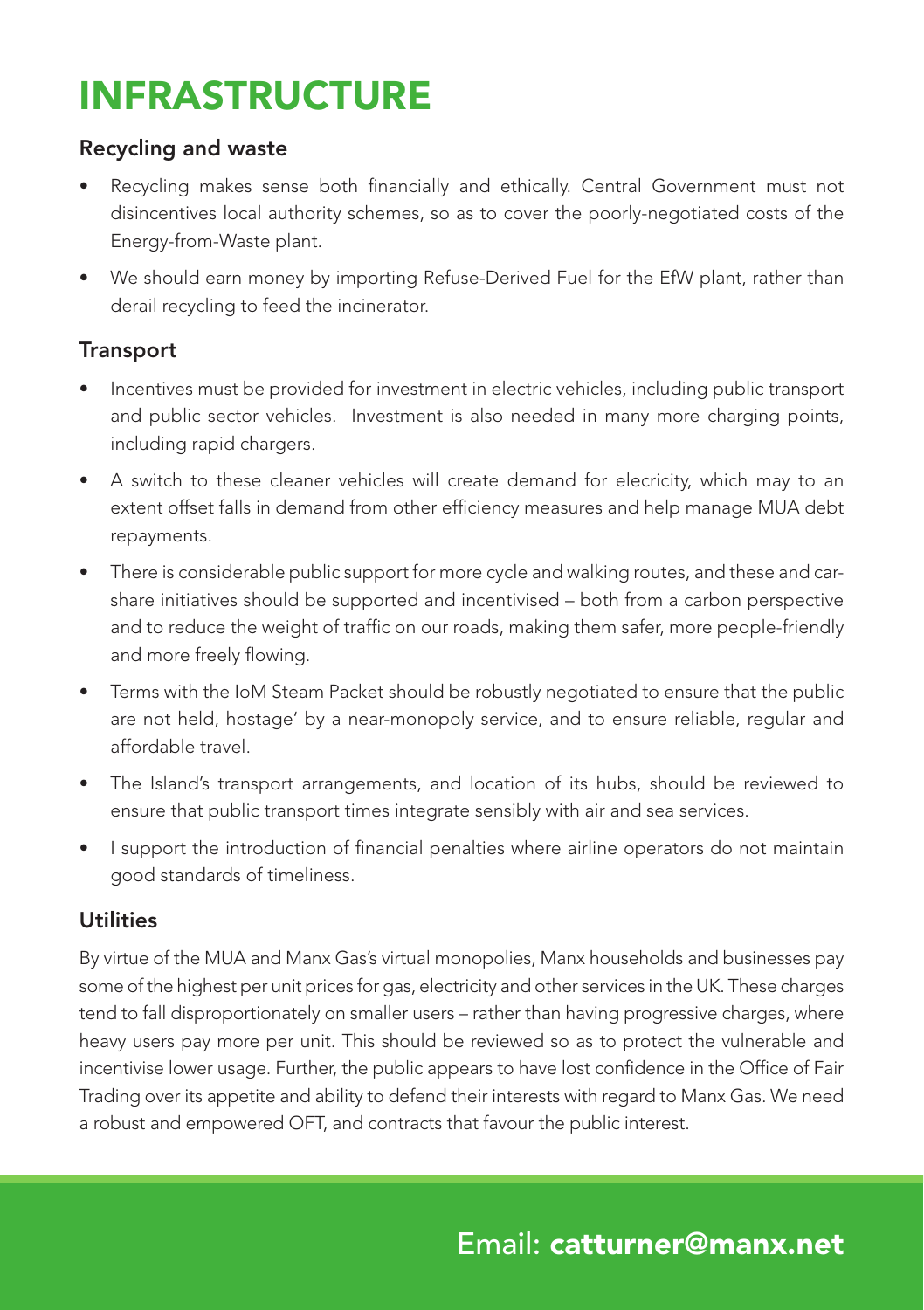### HEALTH AND SOCIAL CARE

The Island's Department of Health and Social Care provides a diverse range of services, some of them in conjunction with NGOs – and some of them very well.

In other areas the story is not so good. A real shortage of hospital beds is creating stresses on staff and patients alike, and the West Midlands Review of 2014 pointed to deeper problems with morale and culture within our NHS. I would strongly support a system of independent review and regulation of our health care systems to ensure better governance, adequacy of resources and an improved culture.

In the Department of Social Care, the report of the Social Affairs Policy Review Committee is due to go before October's Tynwald and contains some valuable recommendations to make processes fairer, more constructive and more transparent for families. A review of both processes and culture is overdue, and would go a long way in restoring trust in the eyes of the public – as would the appointment of independent statutory oversight of the Children and Families division by OFSTED.

The more early interventions we can provide in terms of both mental and physical health, the less will be the strain on our critical care facilities in later years – and the healthier and happier will be our population. To this end, access to affordable heat, fresh food, exercise and company are cost-effective ways to help maintain peoples' wellbeing.

I am in favour of reviewing **end-of-life provision** in the Island, including the ability for people to choose whether they wish to spend their final days in their own home.

I would also support updating the Island's **abortion laws** in line with that of the UK, so that women are not forced to undertake stressful and expensive journeys, with the associated health risks, at what may already be a difficult time.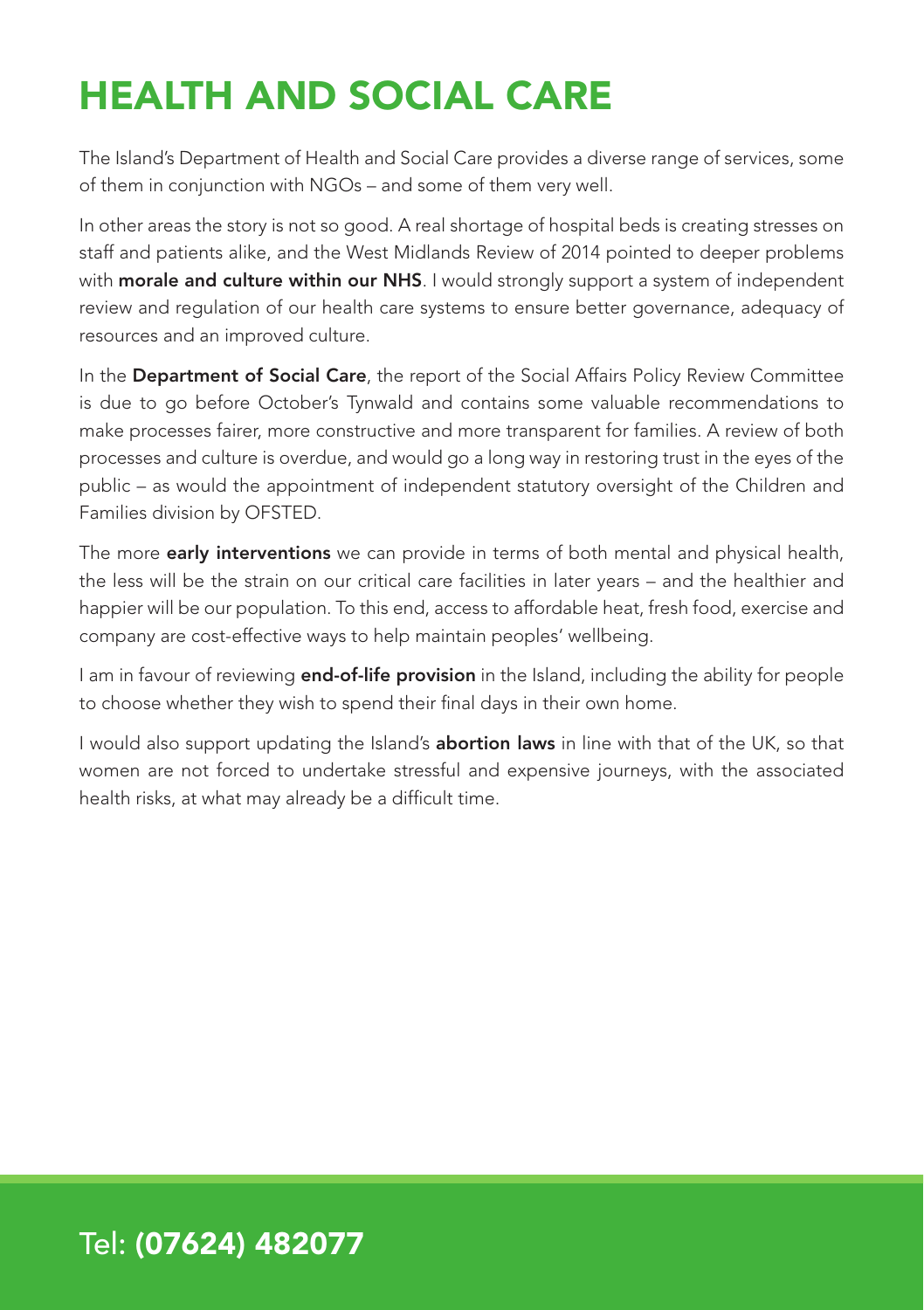## TAXATION AND FINANCES

It's no secret that the Island's finances are in a troubling state. Past financial mismanagement, oversized vanity projects and a failure to deal with issues in a timely manner will hurt the Manx population for generations to come. In addition, global events such as BREXIT and volatile financial markets will present challenges in the future. The Island will need a Government with the skills to understand these challenges and the courage to make sometimes-difficult decisions.

We need to ensure that our **economy is stable and sustainable** enough to generate the jobs, and tax revenues, needed to fund essential services.

Government should move to a system of **priority budgeting**, so that money goes where it will have the optimum effect – rather than the outdated practice of incremental budgeting, which simply increases/decreases previous years' budgets by a percentage.

I will be calling for an integrated review of the systems we have for tax, welfare and the means-testing of access to services - so that those who can contribute to society do so, and those that genuinely need help receive it without unfair hurdles.

The public sector pensions liability is a problem which should never have been allowed to escalate to the levels we now see. The scheme in its current guise should be closed to new entrants. For those currently in the defined benefit scheme but with some considerable time to go, benefits should be defined by reference to average salary (not final salary). A new defined contribution scheme should be established for new entrants.